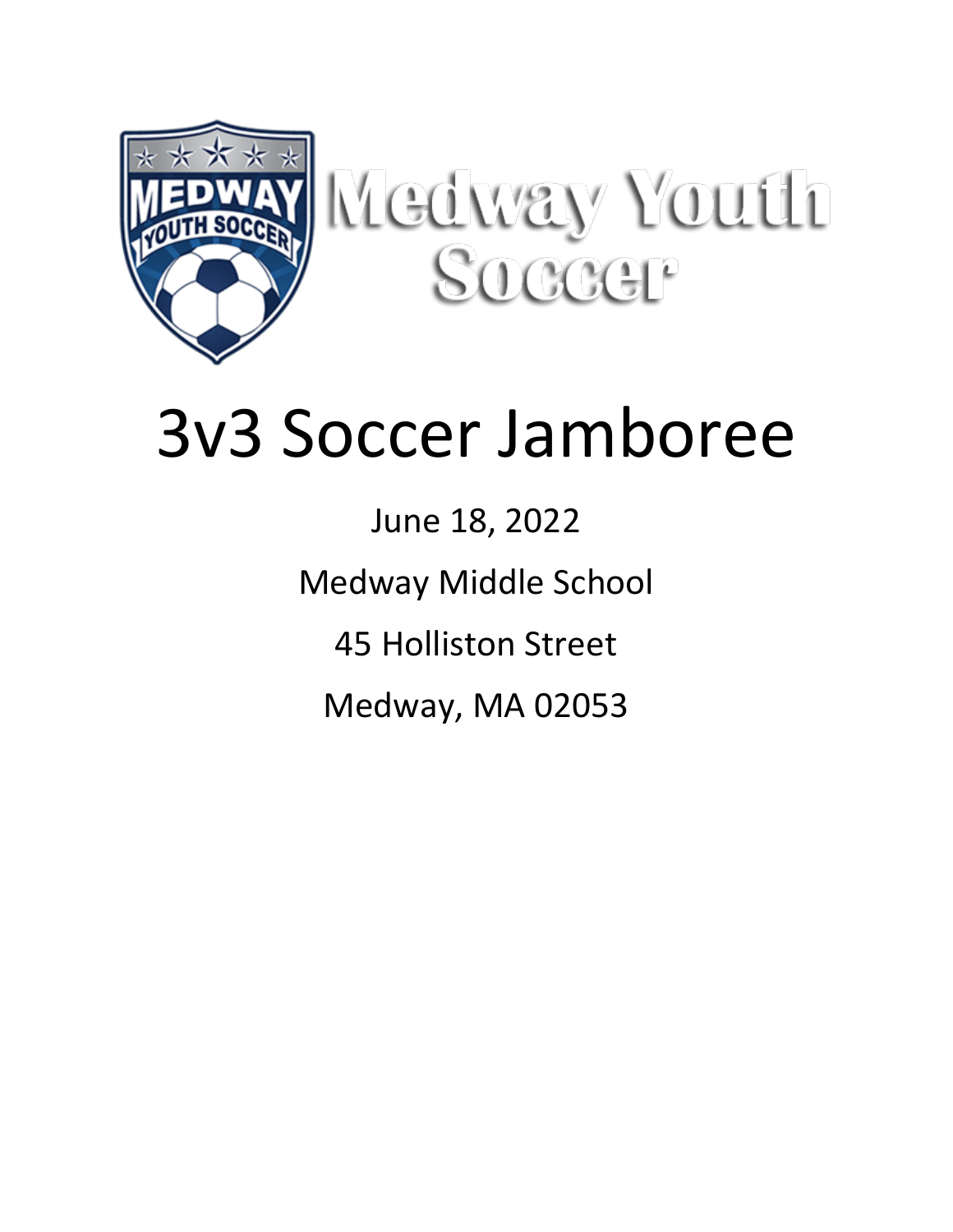## **2018 3v3 Tournament Rules**

#### **REGISTRATION OF PLAYERS, COACHES, AND ROSTER SIZE:**

- All teams must check in at the Tournament Registration Tent at least **ONE HOUR** prior to its first game.
- Each team must review their team roster and present, if necessary:
	- o A MYSA/USYSA membership form for any youth player not previously affiliated
	- $\circ$  Any out of state team not in USYSA Region 1 needs a state permission to travel form
- The registration desk will check all information and keep the roster on file for the duration of the tournament.
- A roster must contain between 3 and 6 players. Dual rostering is allowed but not within the same age level, and no playing down an age at any time. For instance, a U10 player can play on both a U10 team and a U12 team, but cannot play on a U8 team or on two U10 teams. Rosters cannot be modified after the team's first game has been played.
- Teams may register in divisions U8, U10, U12, U14, U18 or Open (Adult)
- Co-ed teams are allowed but the team MUST register in the Male Division. If males are rostered on a female team come game time, the male WILL NOT be able to play. No exceptions.
- Adult levels may also have co-ed teams.

#### **LAWS OF THE GAME**

All games shall be played in accordance with the FIFA Laws of the Game, except as modified below.

#### **Law 1: Field of Play**

- Fields are approximately 30 yards wide by 35 yards long.
- Goal areas are a semi-circle 8 feet in radius.
- The goals are approximately 3 feet high by 5 feet wide. Goal sizes may vary by age group.

#### **Law 2: The Ball**

- $\bullet$  U8 U12: Size 4
- U14 Adult: Size 5

#### **Law 3: Number of Players**

- If a team cannot field two players to start or continue a game, the game will be forfeited in favor of the opposing team.
- All players are considered field players, no goalkeepers are allowed.
- Substitutions may be made at any time from the half-way line at your own risk.
- The exiting player must leave the field before the substitute may step on.
- No stoppage of the game will be made for substitutions. The referee does not need to be notified.
- Substitution violations will result in an indirect free kick taken from where the ball was when play was stopped.

#### **Law 4: Players' Equipment**

- Hard casts and splints are not permitted, not matter how well they are padded.
- Teams shall wear uniforms of matching design and color. No two (2) players may have identical uniform numbers while the players are playing on the field at the same time.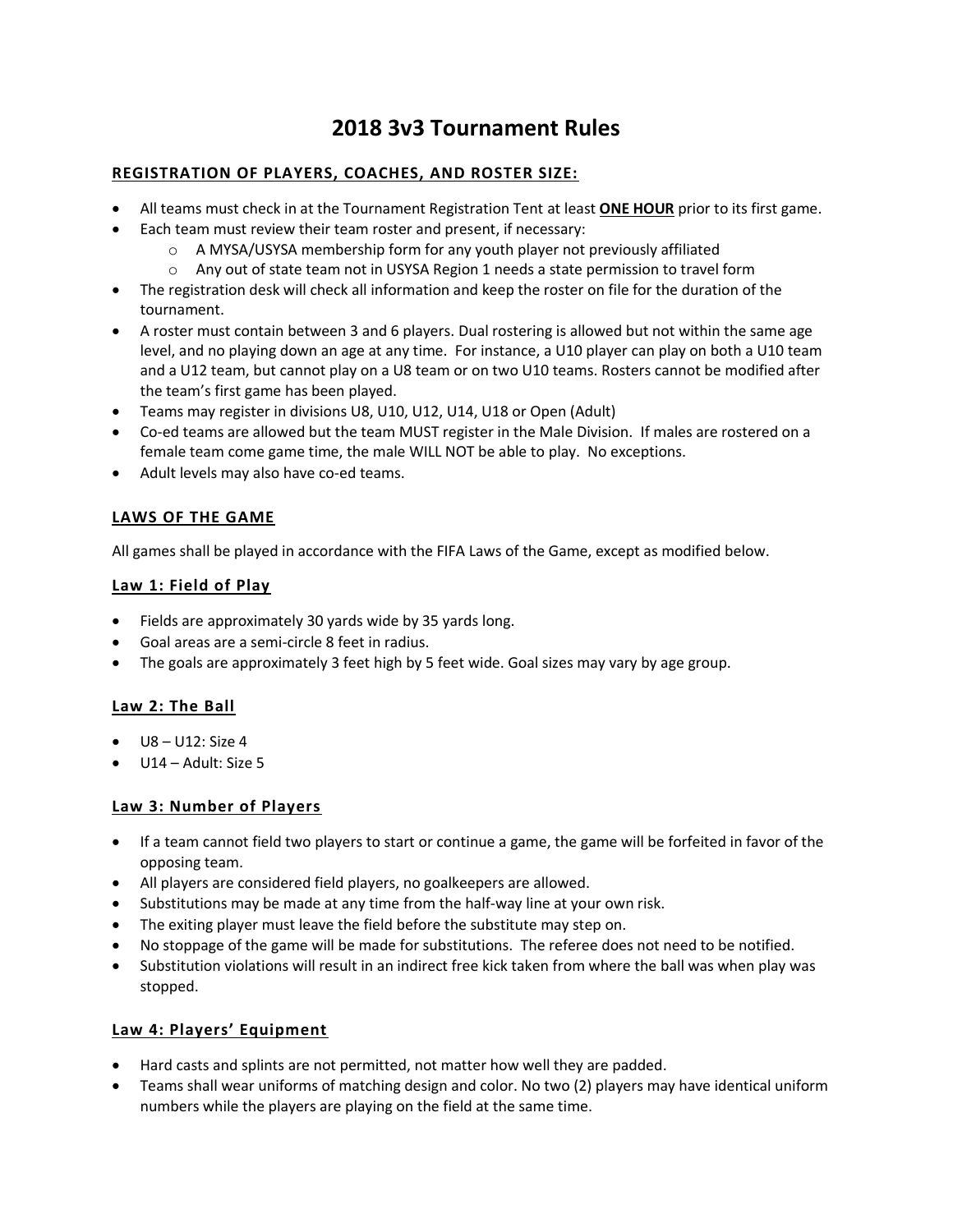- In case of similar team colors, the designated home team per the tournament schedule will be required to change to a color accepted by the referee. In case of a jersey color conflict with both teams, the referee shall change into a non-conflicting color.
- No jewelry will be allowed.

#### **Law 5: The Referee**

- One referee will be used.
	- $\circ$  U8: Referees will be used from the Medway Youth Soccer Intramural program.
	- o U10 Adult: USSF certified referees will be used.
- Referees are required to submit a completed tournament-specific game report to the Referee Director after each game.

#### **Law 6: The Assistant Referee**

• No assistant referees will be used.

#### **Law 7: The Duration of the Match**

- All games will consist of two 12-minute halves for a total of 24 minutes. There will be a two-minute halftime period.
- Playoffs (semi-finals and finals):
	- $\circ$  If tied at the end of regulation, a three-minute golden-goal overtime period will be played.
	- $\circ$  If still tied, another three-minute golden-goal overtime period will take place. There will be no break between overtime periods.
	- $\circ$  If still tied, the result will be decided by a shootout using direct free kicks to goal from the center mark. The winner of a coin toss will kick first. The 3 players on the field at the end of the second golden-goal period will each take one kick. The teams will alternate kickers. If the game is still tied after 3 rounds, one player at a time from each bench will kick until the tie is broken. If a team runs out of bench players, they will start again with the first kicker and follow the same order as the first time. If one team has more players than the other, the team with more players will only use a number of players in the shootout equal to the other team's number of players (reduce to equate).
	- o *Note:* All games in group play and all U8 and U10 games can end in a tie.
	- o Playoffs are for U12 and older only.

#### **Law 8: The Start and Restart of Play**

• A goal may not be scored directly from a kick-off.

#### **Law 9: The Ball In and Out of Play**

• No modifications.

#### **Law 10: The Method of Scoring**

• Goals can be scored from anywhere in the offensive half of the field.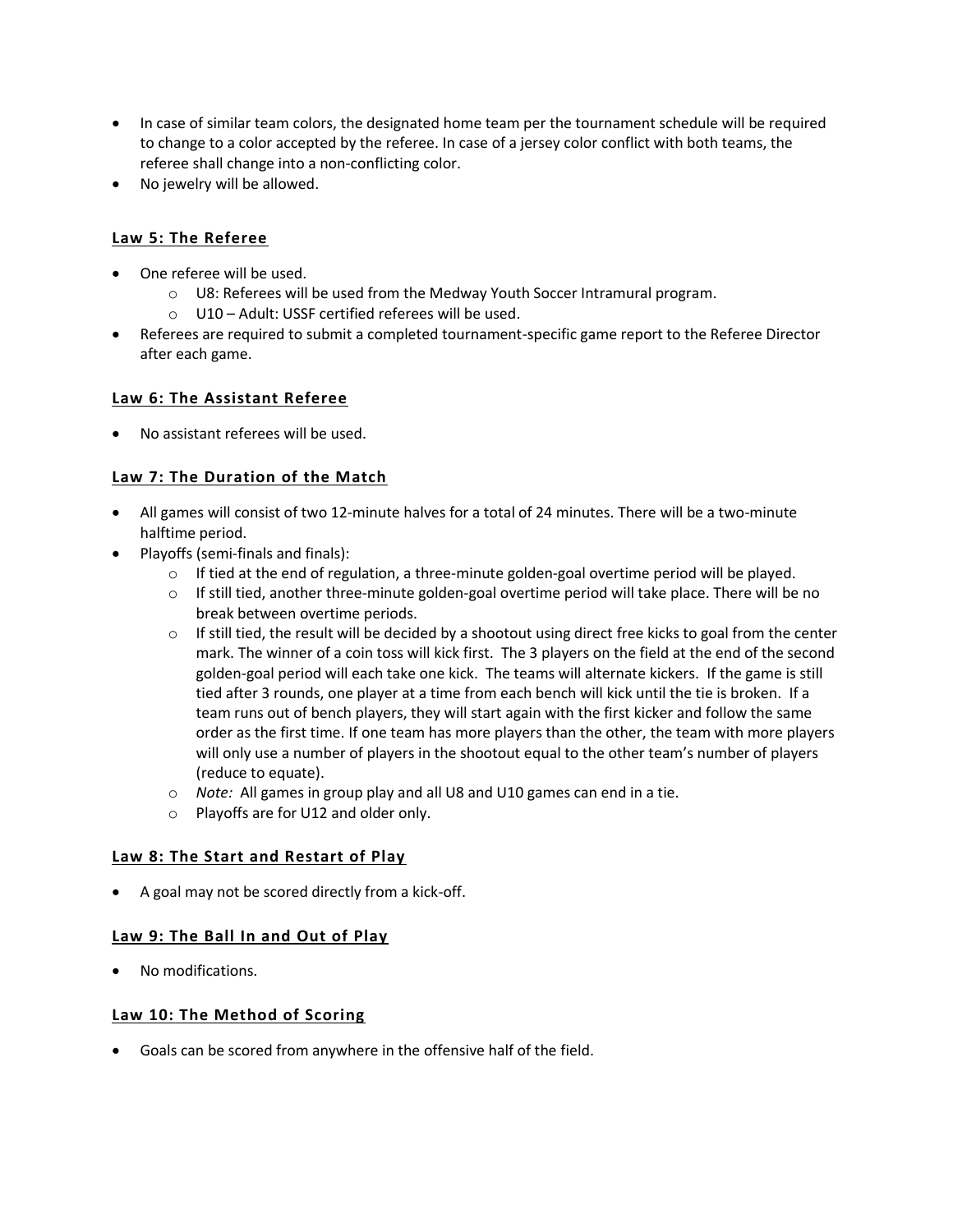#### **Law 11: Offside**

• There is **NO** offside

#### **Law 12: Fouls and Misconduct**

- **Goal area violation:**
	- $\circ$  If a defending player touches, kicks, or otherwise stops the ball in the goal area, a goal will be awarded.
	- $\circ$  If an attacking player touches the ball or the ball comes to rest in the goal area, an indirect free kick will be awarded to the defending team from any point in the goal area.
	- o The plane of the goal area extends upward indefinitely.

#### • **No slide tackles:**

- $\circ$  Players may slide to stop a ball only if no other player is close enough to the ball for there to be any chance of contact.
- o The restart after a slide tackle near another player is an indirect free kick for the opposing team.
- $\circ$  For U12 and older: The sliding player will be verbally warned on the first offense and cautioned for **each** subsequent offense.
- $\circ$  For U8 and U10: The sliding player will be verbally warned but no card issued.
- **Player ejections (red card):**
	- $\circ$  Ejected players shall be suspended for a MINIMUM of one additional game. Longer suspensions may be imposed at the discretion of tournament officials.

#### **Law 13: Free Kicks**

- All free kicks will be indirect with the exception of penalty kicks and corner kicks.
- Opposing players must be five (5) yards away from the ball on all free kicks.
- Free kicks must be spotted no closer than five (5) yards to the goal area.
- The 5-yard requirement is automatic. Neither team must request the distance. A player failing to move the required 5 yards may be cautioned by the referee. The team taking the kick may take a quick kick without the required 5-yard distance being made.

#### **Law 14: The Penalty Kick**

• Penalty kicks are DIRECT free kicks taken from the center of the mid-line with all players (on both teams) behind the mid-line and not within 10 feet of the kicker. A Penalty Kick shall be awarded if, in the referee's opinion, an obvious goal scoring opportunity was nullified by an infraction (the infraction does not automatically result in a red card). Penalty kicks are dead ball infractions. If a goal is not scored, the defense restarts with a goal kick.

#### **Law 15: The Throw-in**

- There will be no throw-ins. The throw-in will be replaced by a kick-in.
- No defender may be closer than five (5) yards.

#### **Law 16: The Goal Kick**

- The kick is taken from anywhere on the goal line.
- Players may not score directly off a goal kick.
- Opposing players must be at least five (5) yards away from the ball.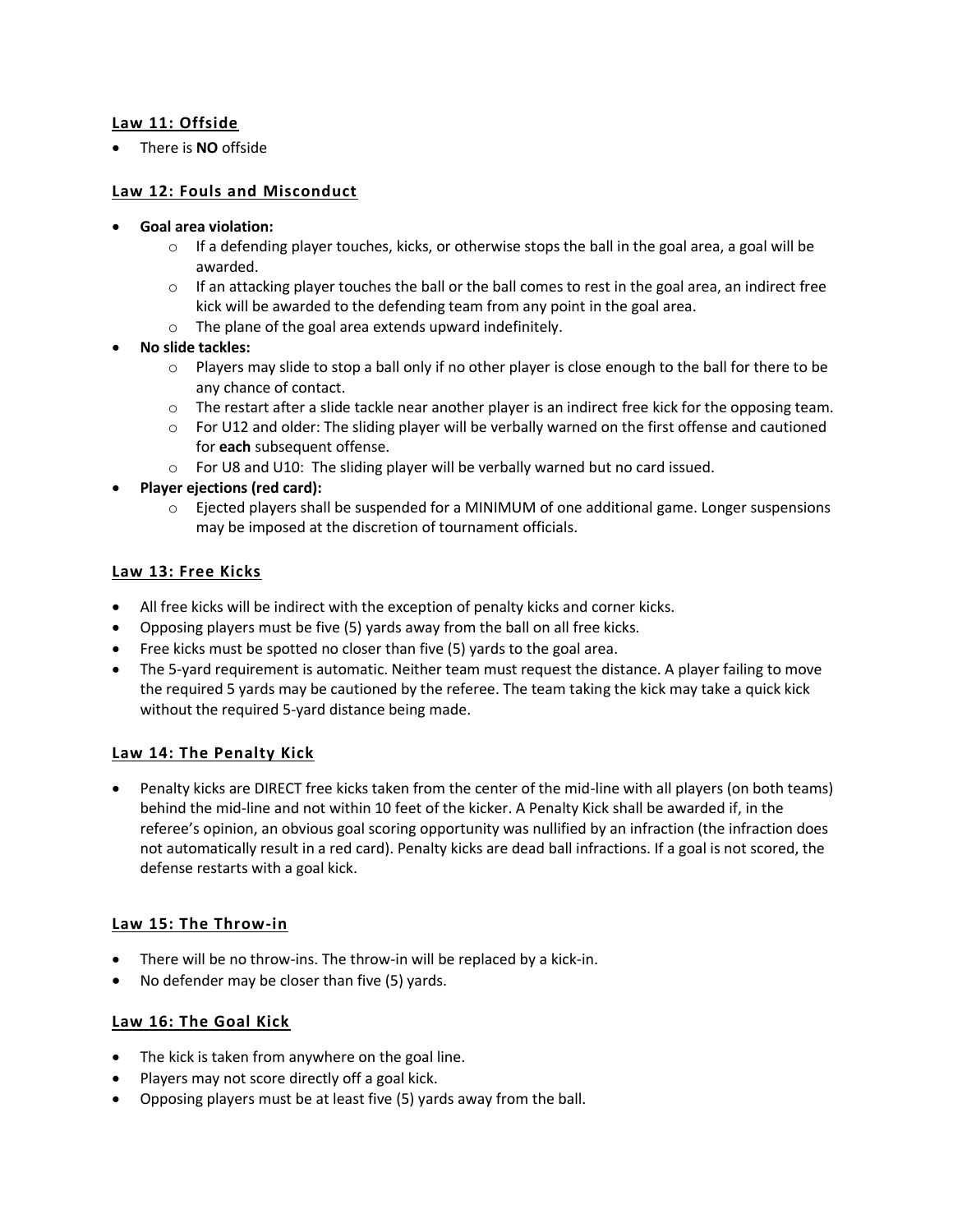• The ball must touch the ground or a player from either team before going over the center line, or an indirect kick will be awarded to the opposing team from the point where the ball crossed the center line.

#### **Law 17: The Corner Kick**

- A kick is taken in the corner nearest where the ball went out of play, within 1 yard of the corner of the field.
- Opposing players must be at least five (5) yards away from the ball.
- Players may score directly off a corner kick.

#### **STANDINGS, POINTS, AND PLAYOFFS**

#### EACH TEAM WILL BE GUARANTEED 3 GAMES.

Points for preliminary games will be awarded as follows:

- 3 points for a win
- 1 point for a tie
- 0 points for a loss

The maximum goal differential that will count per game will be five (5).

#### **Determination of group standings**

Group standings will be determined by the number of points after group play. For determination of playoffs seeding, ties will be broken by the following criteria, in order:

- 1. Head to head competition
- 2. Goal Differential (max 5 per game)
- 3. Goals Allowed (not limited by goal differential maximum)
- 4. Goals Scored (not limited by goal differential maximum)

#### **Advancing to semi-final and final games**

In age brackets with more than 4 teams, the top 4 teams in each bracket will make the playoffs. In age brackets with 4 teams or fewer, the top 2 teams in the bracket will make the playoffs and proceed directly to the finals.

- For the semi-finals, 1st place will play 4th place, and 2nd place will play 3rd place.
- The winners will play for the championship. There will be no consolation games.

#### **AWARDS**

- All U8 and U10 teams will receive awards after they finish their last game. Teams should go to the registration tent for the award ceremony.
- For U12 and older, the top two teams in each division will receive awards. Awards in each division will be given after the playoff games are finished for that division.

#### **PROTESTS**

No protests are allowed. All results and decisions made by referees and tournament directors are final.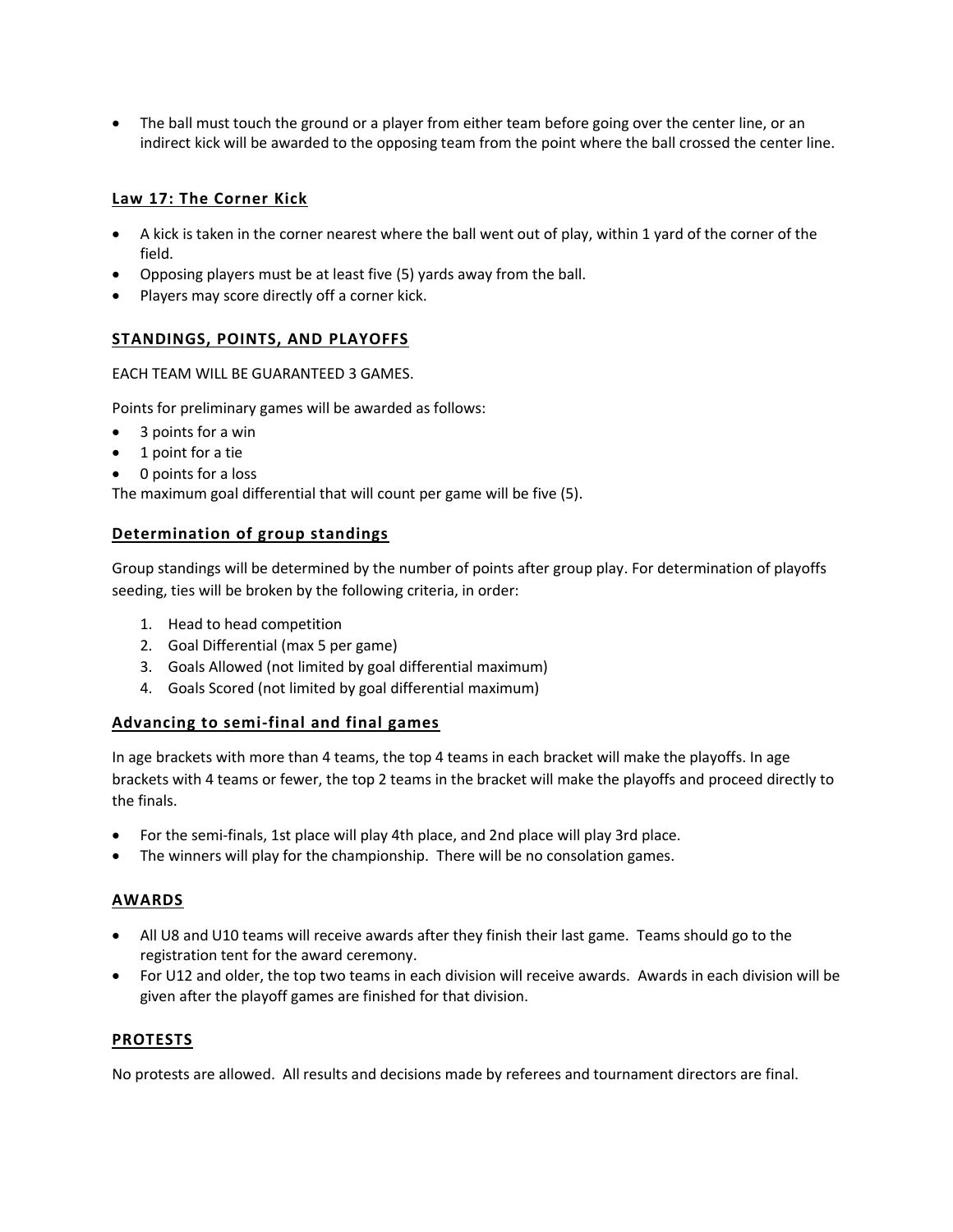#### **CANCELLATIONS**

If the tournament is cancelled before any games are played, all entry fees will be refunded. If games have started, pro-rated refunds or discounts on future tournament fees will be given.

#### **TOURNAMENT CONDUCT**

IT IS THE COACHES' RESPONSIBILITY TO MAINTAIN ORDER AND FAIR PLAY AMONG THEIR PLAYERS AND THEIR PARENTS. ZERO TOLERANCE RULES WILL APPLY.

Tournament officials reserve the right to place a team in the appropriate division, if in their opinion a team has registered in the wrong division. This change may be done at any time during the Tournament. If a team refuses to comply with the Tournament officials' decision, the team will lose its tournament fee and will not be allowed to play in any other division. All points earned in the original division will be forfeited.